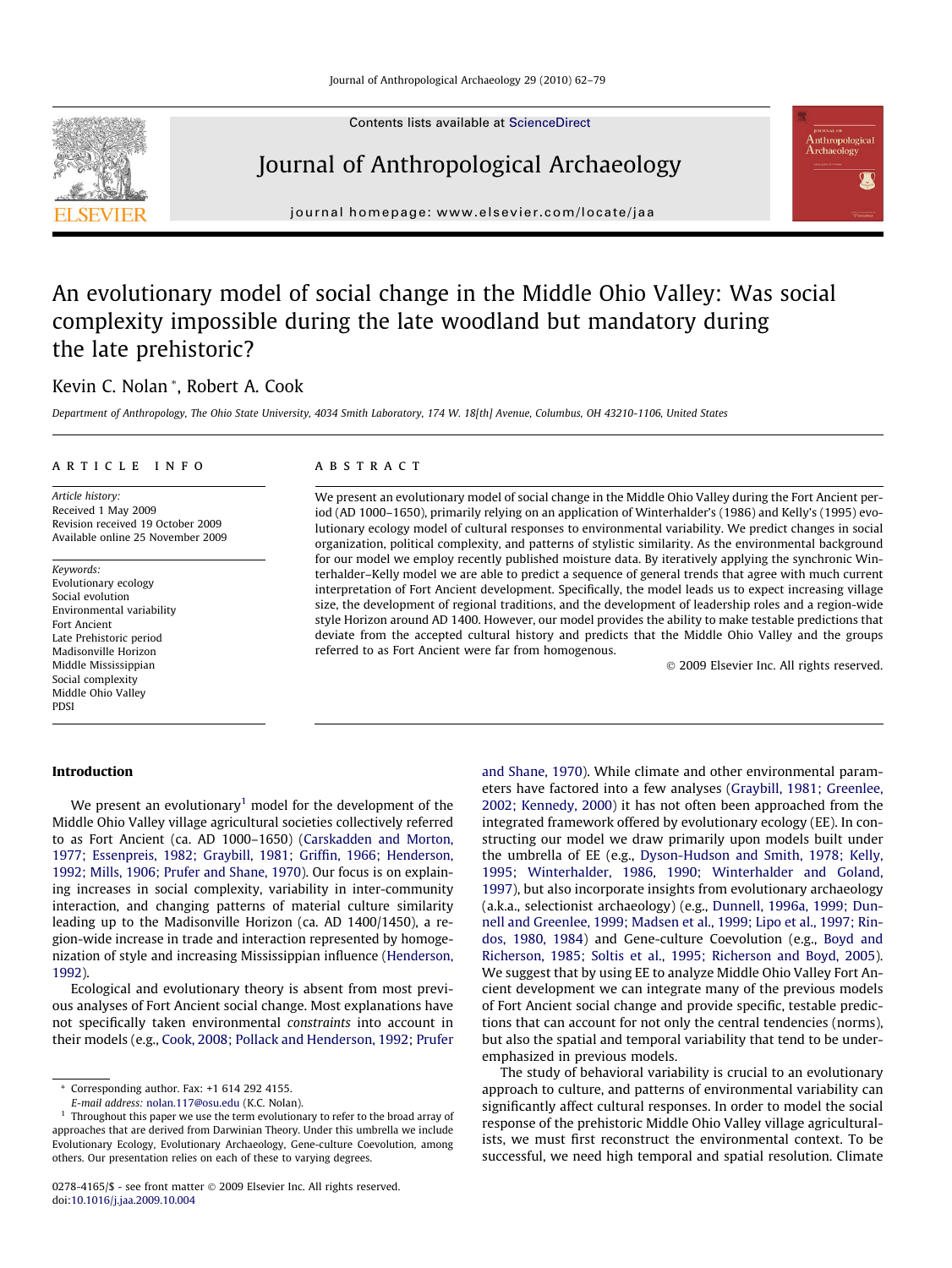proxy data for the Middle Ohio River Valley is limited. The available data often have coarse temporal resolution (150 years or greater [Shane et al., 2001\)](#page--1-0). However, recently a source of high-resolution climate proxy data has become available. This resolution is provided by the Palmer Drought Severity Index reconstructions of [Cook et al. \(1999, 2004\)](#page--1-0). We use these data as the environmental background for our model. By aggregating these data into 50-year periods we can model not only trends in central tendency (mean), but also trends in environmental variability (spatially and temporally, i.e., inter-group correlation and standard deviation).

With this environmental background, we apply [Winterhalder's](#page--1-0) [\(1986\)](#page--1-0) model as modified by [Kelly \(1995\)](#page--1-0) to predict changes in the prehistoric record. [Winterhalder's \(1986\)](#page--1-0) model uses temporal variation (standard deviation) and spatial variation (inter-group correlation) in resource abundance. By mapping both means and standard deviations we can visualize the two axes of Winterhalder's model for the entire Ohio Valley.

#### Previous models of Fort Ancient social change

The term "Fort Ancient" was coined by [Mills \(1906, p. 135\)](#page--1-0) to connote the similarity of material culture among sites in southern Ohio (Baum, Gartner, and Fort Ancient specifically), particularly in contrast with Hopewell artifacts from the same region. Fort Ancient currently also serves to connote contrast with Middle Mississippian societies. Middle Mississippian refers to those groups that are often interpreted as ''chiefdoms," occupying the Middle and Lower portions of the Ohio Valley (initially defined by [Holmes](#page--1-0) [\(1886\),](#page--1-0) and refined for the Fort Ancient region by [Griffin \(1966\)\)](#page--1-0). Fort Ancient has come to be used in reference to village-based, tribal, maize agriculturalists of the Middle Ohio Valley during the Late Prehistoric period [\(Carskadden and Morton, 1977; Essenpreis,](#page--1-0) [1982; Graybill, 1981; Griffin, 1966; Henderson, 1992; Prufer and](#page--1-0) [Shane, 1970\)](#page--1-0).

Most previous models of social change among Fort Ancient societies in the Middle Ohio Valley (ca. AD 1000–1650) can be grouped into three general categories: (1) external ([Griffin, 1966; Prufer and](#page--1-0) [Shane, 1970\)](#page--1-0); (2) internal ([Pollack and Henderson, 1992; Rafferty,](#page--1-0) [1974\)](#page--1-0); and (3) internal/external [\(Cook, 2008; Cowan, 1987;](#page--1-0) [Essenpreis, 1978; Robertson, 1980\)](#page--1-0). Each type of model calls on different types of causal agents and they were generally formulated within different paradigms ranging from Culture History to Processualism to recent approaches reconsidering migration and other historical dimensions alongside general evolutionary models.

External models attributed Fort Ancient social composition to migration and diffusion, explanations which were commonplace in the Culture Historical period [\(Trigger, 2006](#page--1-0)). Initial understanding of Fort Ancient origins relied primarily on migration [\(Griffin,](#page--1-0) [1966\)](#page--1-0), a trend that continued until the end of the Culture Historic period [\(Prufer and Shane, 1970\)](#page--1-0). [Griffin \(1966\)](#page--1-0) argued that Fort Ancient began as an adaptation originating in the lower Ohio and Middle Mississippi River valleys that was adapted to a less agriculturally productive environment (i.e., the Middle Ohio Valley). [Pru](#page--1-0)[fer and Shane \(1970\)](#page--1-0) furthered this argument by asserting that Fort Ancient material culture was distinct from Late Woodland groups who were argued to have occupied a different part of the local landscape, mainly uplands and rockshelters as opposed to floodplains. With limited material for comparison, it was easy to see major distinctions between Late Woodland and Fort Ancient material assemblages (see [Essenpreis \(1978\)](#page--1-0)). There are some marked differences between Late Woodland and Late Prehistoric assemblages, which are still poorly understand, but all current models now recognize various degrees of local contributions.

Internal models of Fort Ancient development were common among Processualists and marked a fundamental shift in interpreting culture change. Instead of invoking diffusion and migration the emphasis was on fit with the local environment, continuity with preceding groups, and the functional dynamics of settlement systems ([Trigger, 2006](#page--1-0)). Increasing knowledge about the Late Woodland period also helped refine explanatory accounts. The fullest articulation of the internal-only model of Fort Ancient development was provided by [Pollack and Henderson \(1992\),](#page--1-0) but the model had been developing for some time (e.g., [Essenpreis, 1978;](#page--1-0) [Graybill, 1981; Rafferty, 1974\)](#page--1-0). [Pollack and Henderson \(1992\)](#page--1-0) posited that Fort Ancient was an entirely in situ development representing a gradual increase in social complexity (based partially on a model outlined by [Johnson and Earle \(1987\)\)](#page--1-0). Though their stated aim was to construct a model of social development for northern Kentucky, this has come to be the most widely cited sequence for the whole Fort Ancient territory and their model incorporates Ohio Fort Ancient data. [Kennedy's \(2000\)](#page--1-0) internal examination of the general contraction of the entire Fort Ancient area over time concluded that with the onset of the Little Ice Age (LIA) and the attendant reduced agricultural productivity, with populations aggregating in areas with the most productive soils and access to reliable trade routes along the Middle Ohio River.

Internal/external models have been applied to Fort Ancient intermittently from the late 1970s and early 1980s ([Essenpreis,](#page--1-0) [1978; Graybill, 1981](#page--1-0)). These approaches are generally non-typological and are rooted in what could be considered a more mature form of Processualism, that consider cultures as systems that do not develop in isolation (e.g., [Crumley, 1979\)](#page--1-0). The most recent internal/external model ([Cook, 2008\)](#page--1-0), builds on these studies by further taking into account that general processes can couple with approaches that examine what elements are unique to a society and the significance of migration in more current sociocultural models (see [Cobb \(2005\)](#page--1-0) and [Pauketat \(2003\)\)](#page--1-0).

The initial internal/external model of Fort Ancient social change was developed by [Essenpreis \(1978\),](#page--1-0) who argued that Fort Ancient represented different responses to internal and external stimuli, with some groups adhering more closely to their Late Woodland forebears while others shifted their settlement system toward that of Middle Mississippians with whom they more intensively interacted. The latter was represented by the Madisonville Phase, for which a key piece of evidence was the platform mounds at the Marietta site [\(Essenpreis, 1978](#page--1-0)). When one of these mounds was shown to be Middle Woodland in age ([Pickard, 1996](#page--1-0)), many researchers abandoned this model; however, there is at least one case of a Fort Ancient temple-style mound (Baum; [Mills, 1906\)](#page--1-0). A combination of Late Woodland and Middle Mississippian ''influences" on Fort Ancient development has been discussed by various other researchers as well (e.g., [Brose, 1982; Cowan, 1987; Robert](#page--1-0)[son, 1980](#page--1-0)).

Working in the eastern portion of the Fort Ancient region, [Gray](#page--1-0)[bill \(1981\)](#page--1-0) utilized an internal/external model of social change when he argued that larger settlement sizes and the appearance of palisades in Late Fort Ancient sites on the eastern periphery of the Fort Ancient region was in part caused by the effects of the LIA on northern Iroquoian farmers. Iroquoian populations experiencing decreased agricultural productivity associated with a deteriorating climate were argued to have initiated raids on their southern neighbors triggering changes in settlement organization and distribution, such as consolidation into larger villages surrounded by palisades [\(Graybill, 1981, p. 168](#page--1-0)).

In the most recent example of an internal/external Fort Ancient development model, [Cook \(2008\)](#page--1-0) focuses on interactions among people across culture–historical taxonomic boundaries as influencing the development of social complexity in the Middle Ohio Valley, specifically in the Miami Valleys of southwestern Ohio in relation to neighboring Middle Mississippian groups. The internal part of the model looked at the growth of populations and the need